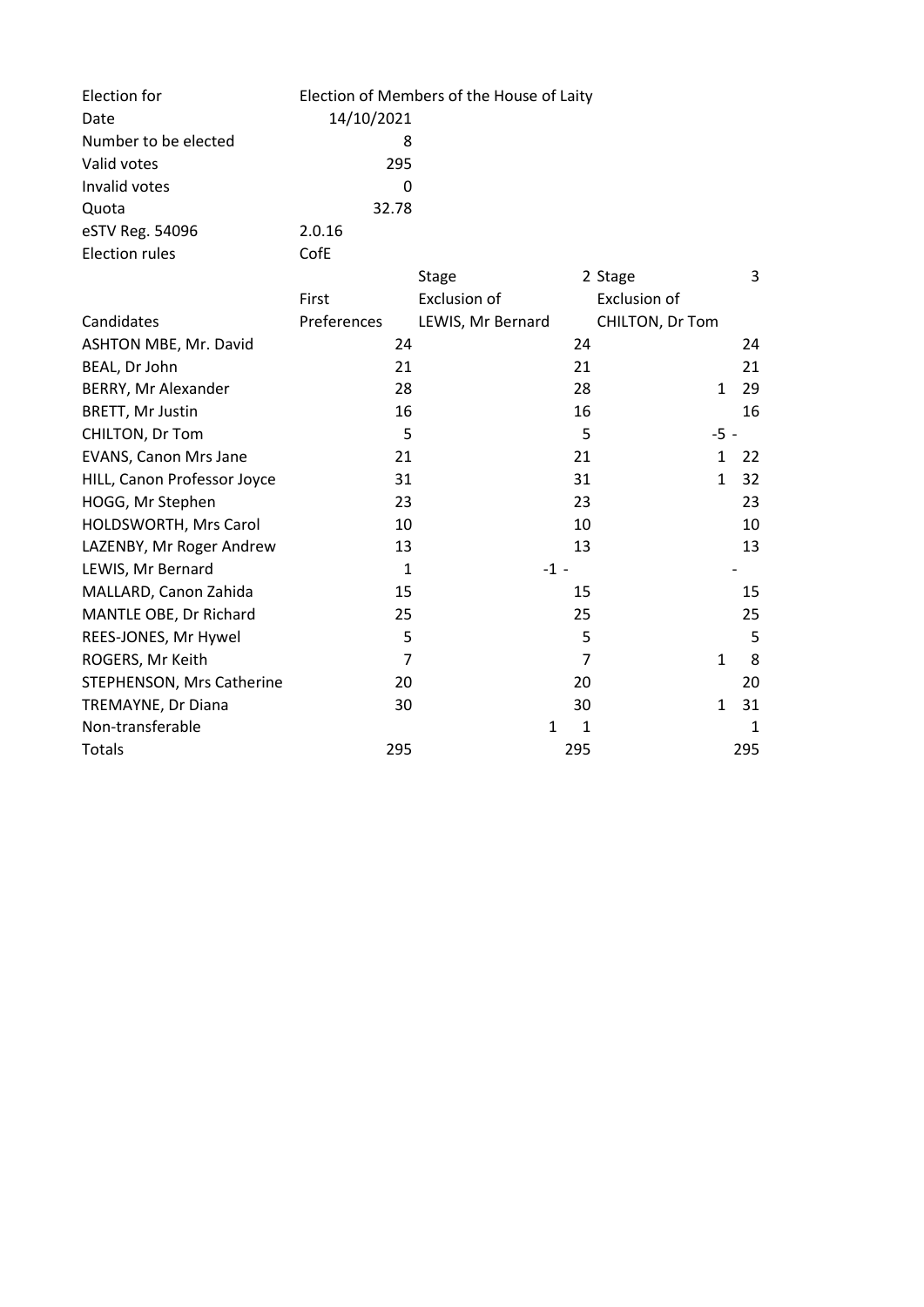| Stage                |     | 4 Stage          |     | 5 Stage               |                | 6   |
|----------------------|-----|------------------|-----|-----------------------|----------------|-----|
| <b>Exclusion of</b>  |     | Exclusion of     |     | Exclusion of          |                |     |
| REES-JONES, Mr Hywel |     | ROGERS, Mr Keith |     | HOLDSWORTH, Mrs Carol |                |     |
|                      | 24  |                  | 24  |                       |                | 24  |
|                      | 21  |                  | 21  |                       |                | 21  |
|                      | 29  | $\mathbf{1}$     | 30  |                       |                | 30  |
|                      | 16  |                  | 16  |                       |                | 16  |
|                      |     |                  |     |                       |                |     |
|                      | 22  |                  | 22  |                       |                | 22  |
|                      | 32  |                  | 32  |                       |                | 32  |
|                      | 23  | $\mathbf{1}$     | 24  |                       | 3              | 27  |
|                      | 10  |                  | 10  |                       | $-10 -$        |     |
|                      | 13  |                  | 13  |                       | $\mathbf 1$    | 14  |
|                      |     |                  |     |                       |                |     |
| 3                    | 18  |                  | 18  |                       |                | 18  |
|                      | 25  |                  | 25  |                       | 3              | 28  |
| $-5 -$               |     |                  |     |                       |                |     |
|                      | 8   | $-8 -$           |     |                       |                |     |
|                      | 20  |                  | 20  |                       | $\overline{2}$ | 22  |
|                      | 31  | 4                | 35  |                       |                | 35  |
| $\overline{2}$       | 3   | $\overline{2}$   | 5   |                       | $\mathbf{1}$   | 6   |
|                      | 295 |                  | 295 |                       |                | 295 |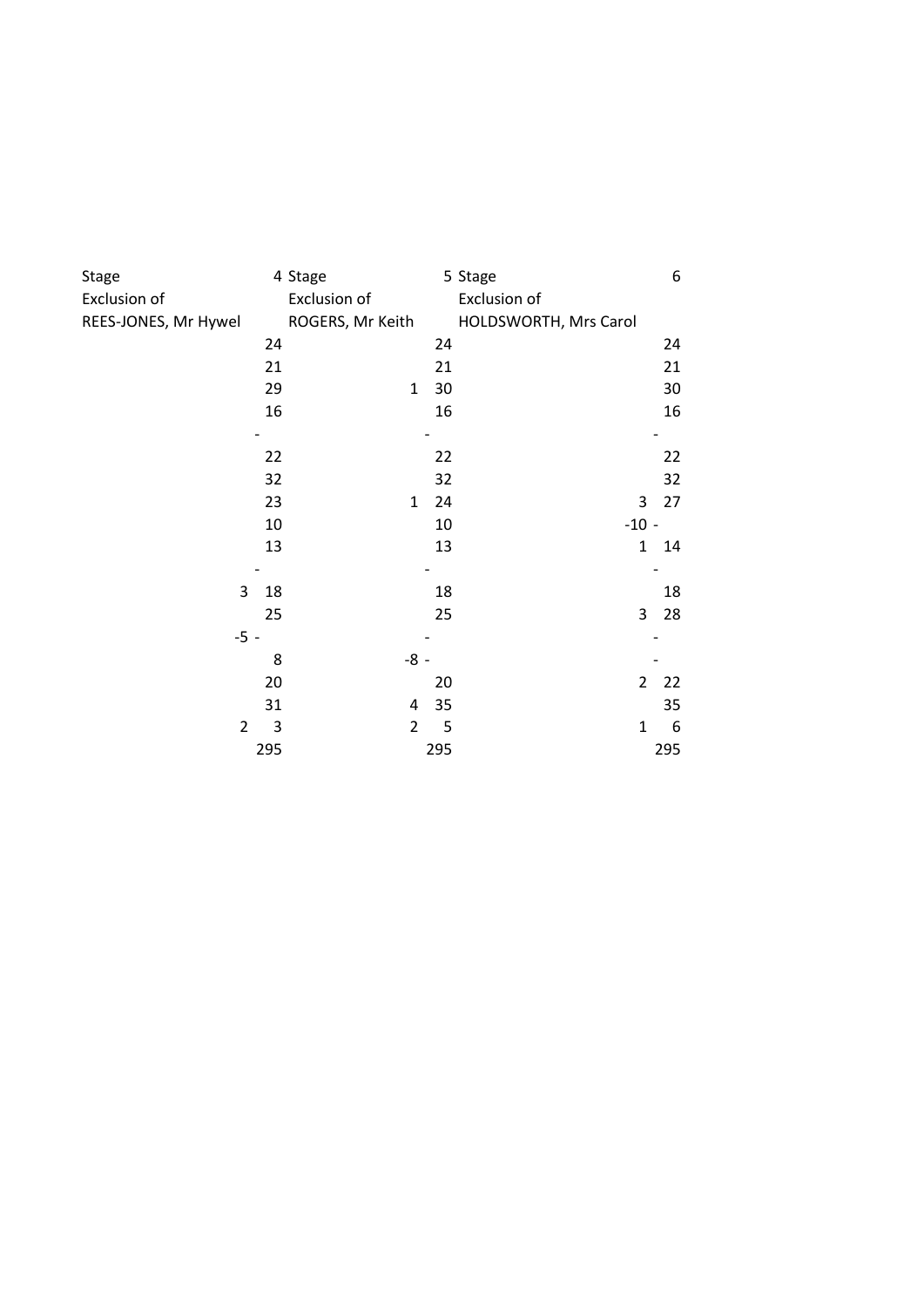| <b>Stage</b>       |       | 7 Stage                  |       | 8 Stage                     | 9             |
|--------------------|-------|--------------------------|-------|-----------------------------|---------------|
| Surplus of         |       | Exclusion of             |       | Surplus of                  |               |
| TREMAYNE, Dr Diana |       | LAZENBY, Mr Roger Andrew |       | HILL, Canon Professor Joyce |               |
|                    | 24    | 3                        | 27    |                             | 27            |
|                    | 21    |                          | 21    |                             | 21            |
| 1.1                | 31.1  | $\mathbf{1}$             | 32.1  | 1.6                         | 33.7          |
|                    | 16    |                          | 16    |                             | 16            |
|                    | 22    | 1                        | 23    |                             | 23            |
|                    | 32    | 4                        | 36    |                             | $-3.22$ 32.78 |
|                    | 27    |                          | 27    |                             | 27            |
|                    | 14    | $-14 -$                  |       |                             |               |
|                    | 18    | $\mathbf{1}$             | 19    | 0.8                         | 19.8          |
|                    | 28    |                          | 28    | 0.8                         | 28.8          |
|                    |       |                          |       |                             |               |
| 1.1                | 23.1  | 3                        | 26.1  |                             | 26.1          |
| $-2.22$            | 32.78 |                          | 32.78 |                             | 32.78         |
| 0.02               | 6.02  | $\mathbf{1}$             | 7.02  | 0.02                        | 7.04          |
|                    | 295   |                          | 295   |                             | 295           |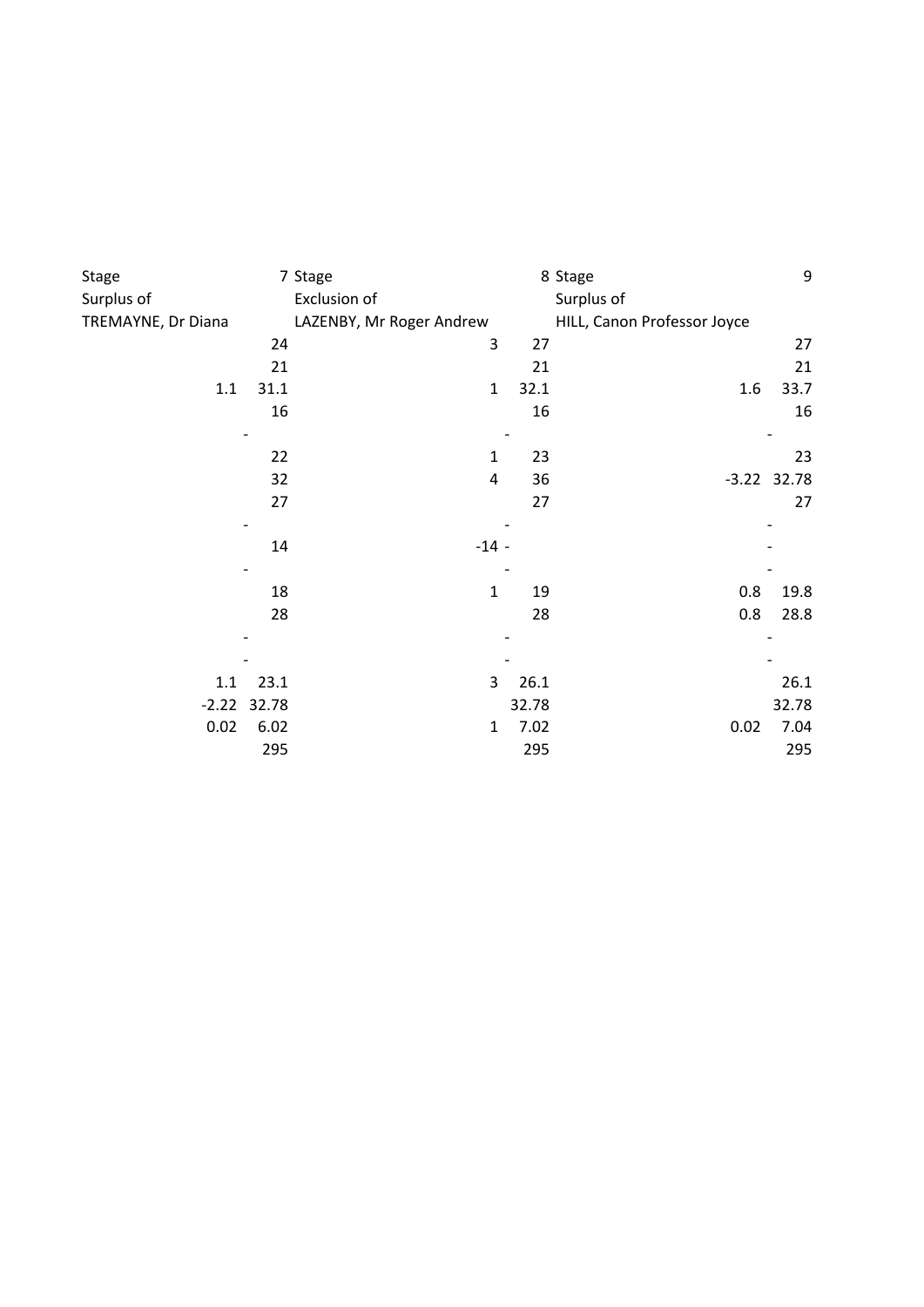| <b>Stage</b>     |       | 10 Stage              |       | 12<br>11 Stage   |
|------------------|-------|-----------------------|-------|------------------|
| Exclusion of     |       | Exclusion of          |       | Surplus of       |
| BRETT, Mr Justin |       | MALLARD, Canon Zahida |       | HOGG, Mr Stephen |
| $\overline{2}$   | 29    | 3                     | 32    | 32               |
| 6                | 27    | $\mathbf{1}$          | 28    | 0.61 28.61       |
|                  | 33.7  |                       | 33.7  | 33.7             |
| $-16 -$          |       |                       |       |                  |
|                  |       |                       |       |                  |
|                  | 23    | 7.8                   | 30.8  | 0.61 31.41       |
|                  | 32.78 |                       | 32.78 | 32.78            |
| 5                | 32    | $\overline{2}$        | 34    | $-1.22$ 32.78    |
|                  |       |                       |       |                  |
|                  |       |                       |       |                  |
|                  |       |                       |       |                  |
|                  | 19.8  | $-19.8 -$             |       |                  |
| $\overline{2}$   | 30.8  | $\overline{2}$        | 32.8  | 32.8             |
|                  |       |                       |       |                  |
|                  |       |                       |       |                  |
| 1                | 27.1  | $\mathbf{1}$          | 28.1  | 28.1             |
|                  | 32.78 |                       | 32.78 | 32.78            |
|                  | 7.04  | 3                     | 10.04 | 10.04            |
|                  | 295   |                       | 295   | 295              |